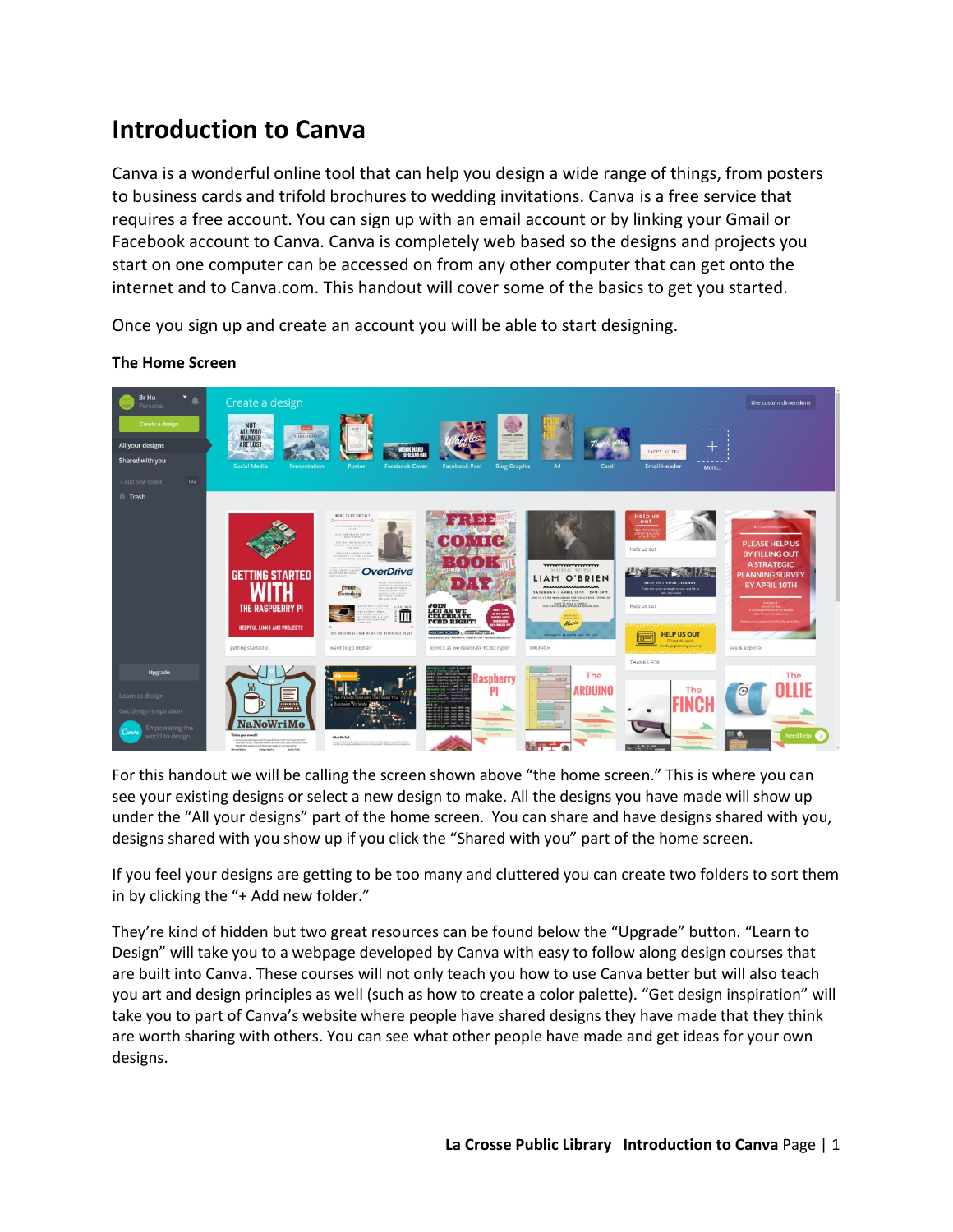## **Create a Design**



While the home screen provides you with six popular design options (see below) there are many other things you can design by clicking either the green "Create a

design" button or by clicking the "More…" box on the home screen. When you hover you mouse over a design it will display the dimensions of the design template. If you don't see a design with the size or shape you want you can click "Use custom dimensions" and enter in the dimension you want in pixels, millimeters, or inches.

**Clicking either will load up all the design templates you can use in Canva. They are listed below:** Popular design types – Social Media, Presentation, Poster, Facebook Cover, Facebook Post, Blog Graphic, A4, Card, and Email header.

Social Media Posts – Twitter Post, Social Media, Pinterest Graphic, Facebook Post, Facebook App, Tumbler Graphic, Instagram Post.

Documents – US Letter, Presentation (16:9), Presentation, A4, Letterhead (US), Magazine, Letterhead (A4), Resume.

Blogging & eBooks – eBook, Desktop Wallpaper, Kindle Cover, Blog Title, Blog Graphic, Album Cover, Infographic.

Marketing Materials – Real Estate Flyer, Poster (US), Poster, Food & Drink Menu, Business Card, Flyer, Trifold Brochure, Gift Certificate.

Social Media & Email Headers – Facebook Event Cover, YouTube Thumbnail, Tumblr Banner, YouTube Channel Art, Twitter Header, Google+ Photo, Etsy Cover Photo, Etsy Shop Icon, Facebook Cover, Email Header.

Events – Postcard, Wedding Invitation, Invitation (portrait), Invitation, Card, Photo Collage.

Ads – Facebook Ad, Wide Skyscraper (IAB), Medium Rectangle (IAB), Leaderboard (IAB), Large Rectangle (IAB).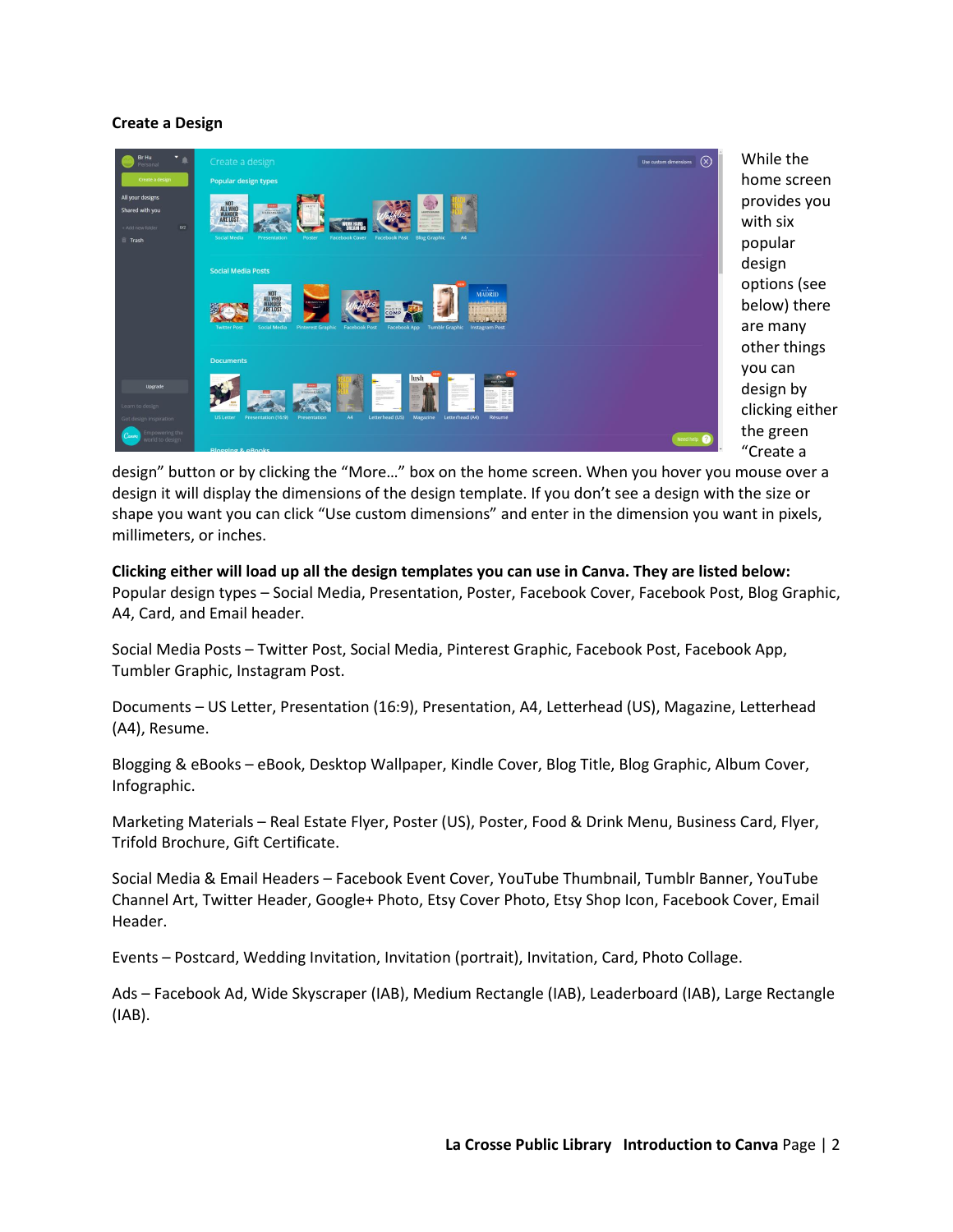## **Blank Canvas**



When you select a design you'd like to work with you will be taken to blank canvas. The canvas size will depend on which design you are working on. In the picture above the design is "Poster." At the start you are given several options on what you can do to the design.

## **Layouts**



Layouts are predesigned graphics more than simply a layout. While the content is generic they are basically finished products that just need the user to put in correct information for what they'd like to promote.

Some are completely free, while others may have pay-for elements in them. Although Canva is a free service they do offer users the ability to purchase content (or elements). These can range from specially designed shapes or borders to photographs.

Layouts are a nice way to start your design. You can remove all the elements you want (even back to a blank canvas) or keep the things you like and build off of it.

## **Elements**

Elements are like building blocks you can use to build your design. You can select from Free Photos, Grids (these are great for making your own custom layouts), Frames (basically the parts that are used to make up a grid but frames are free floating), Shapes, Lines, Illustrations, Icons, Charts, and I heart Canva (like illustrations but all pictures that are in support of Canva).

If you don't find something you'd like to use you can also important your own images. That will be discussed a bit more in a later part of the handout.

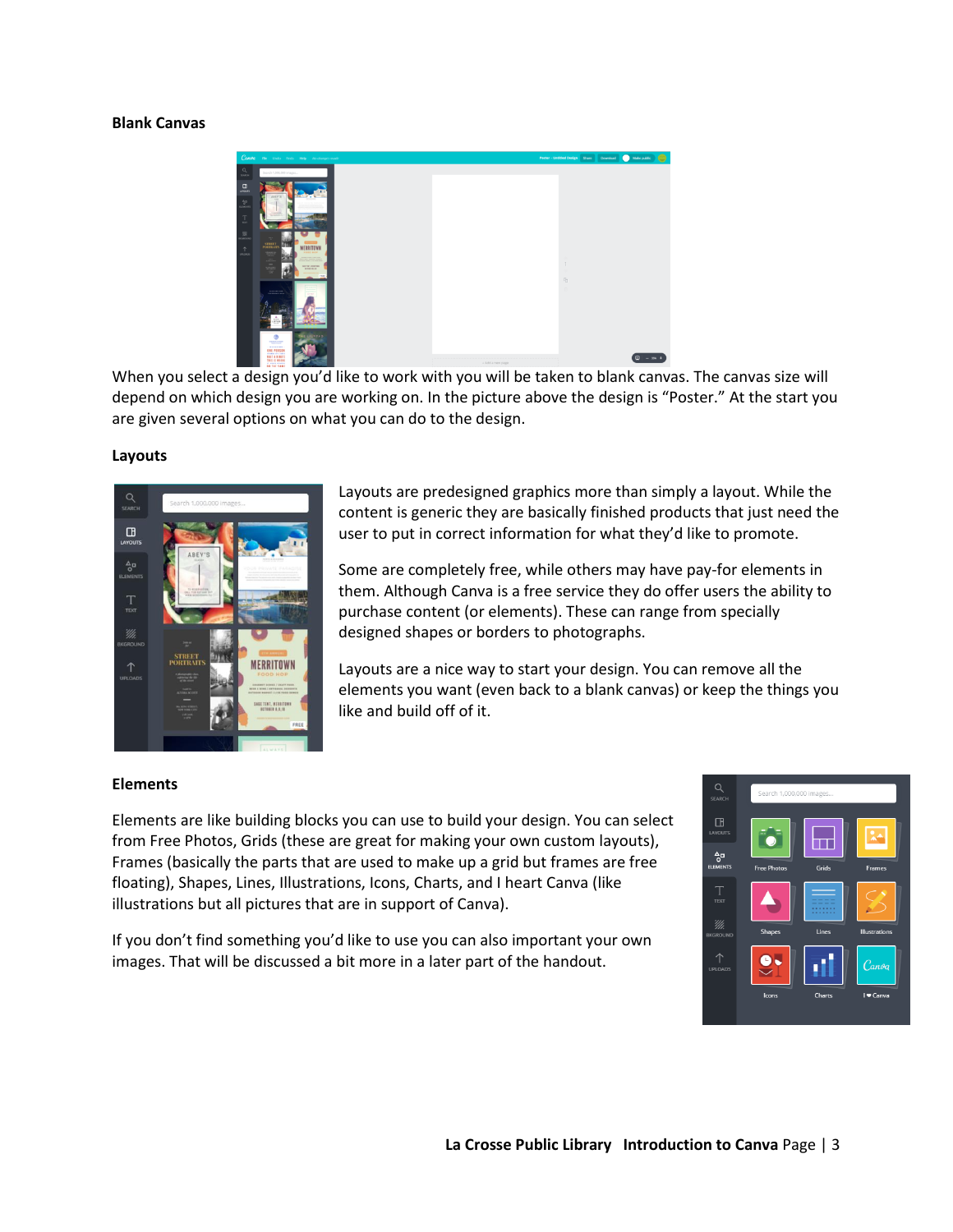**Text**



Under the "Text" option you will find options to add text in a few different ways. Heading, subheading, and "Add a little bit of body text" are the three standard options and are based on text size.

You also can select from flashy and catchy text elements. These are a mix of text, color, and shapes. These are a good way to make part of your message really stand out from the rest of the design.

#### **Bkground aka Background**

The "Bkground" option is where you can go and set a background for your image. The free options here are pretty simple; there are some solid color backgrounds and some simple patterns. If you'd like to use a photo as a background you can do that by selecting a photo (provided by Canva or one of your own) and making it the size of the canvas.



### **Uploads**



If you do not find the kind of image you'd like to use online or have taken or drawn some images of your own this is the part of the website where you can upload them to be used in Canva. The process is fairly simple. You can upload from either your computer or from Facebook. Once you select one of these options the website will bring up a selection screen where you can find and select images to upload. Once you upload an image it will stay in the uploads section of the website indefinitely for you to use whenever you'd like.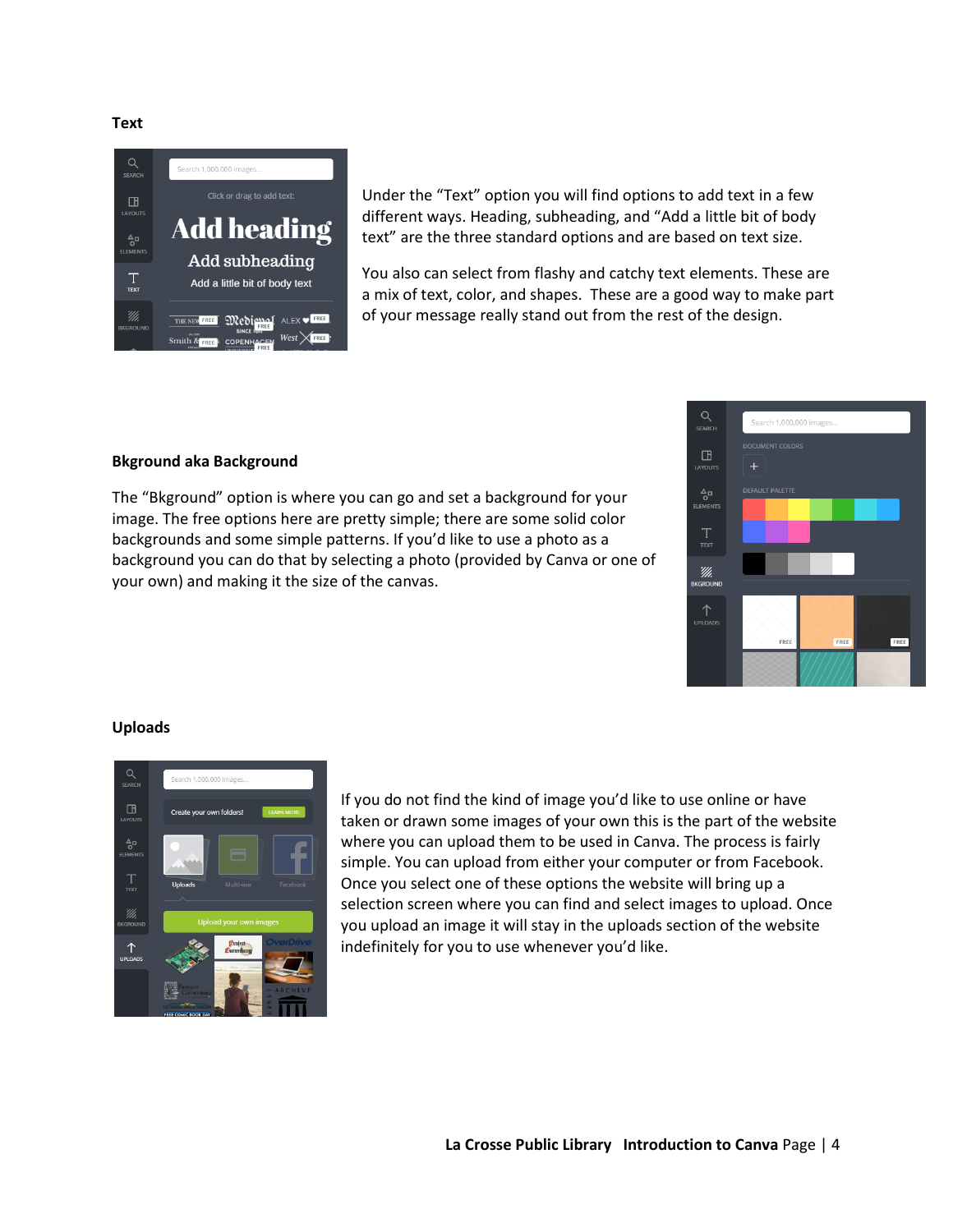## **Moving and positioning Elements and Text**

You can move elements and text by clicking and dragging them but you also have additional options. After you have clicked on the element or text you'd like to manipulate you can get more options by clicking the triangle button on the small menu that pops up (when you click on an element or text).

The two options that need the most explaining are "Transparency" and "Move forward/back."

Transparency is how 'solid' or 'opaque' an element or text is, by lowing the transparency level you are able to make it so things behind the element are more visible (less blocked by the element you are editing).



Move forward or back is how you can stack your elements and text. Canva uses layers, and a way to think about this is like building a collage. If you place one element on top of another it blocks what is behind it. The move options allow you to reorder and place the elements in a way where you can decide what is on top or behind something.

## **Downloading, printing or posting your design**

Once you have finished your design you have a few options on how you can save the design to your computer.

Canva being web based automatically saves your design on their website while you're working on it but to get it onto your computer you start by clicking the "Download" button on the upper right side of the screen. You will be given four options for saving:



JPG – The most standard type of image found on the internet. It's a small file type meaning when you load a website it will load quickly.

PNG – This is a larger (in terms of file size) image file type. It is better for print than JPG but will not load as quickly on a website because of its larger size.

PDF Standard – The PDF file type is kind of a mix between an image and document file type. Some PDFs can be edited and typed on, in this case however it's a way to freeze your design like an image. This file type would be good if you printing several handouts on a home computer.

PDF for print – This type of PDF file contains more data and thus has a better print quality than PDF Standard (it also means the file size is also larger). This file type would be good if you are designing something that will be printed on nicer paper.